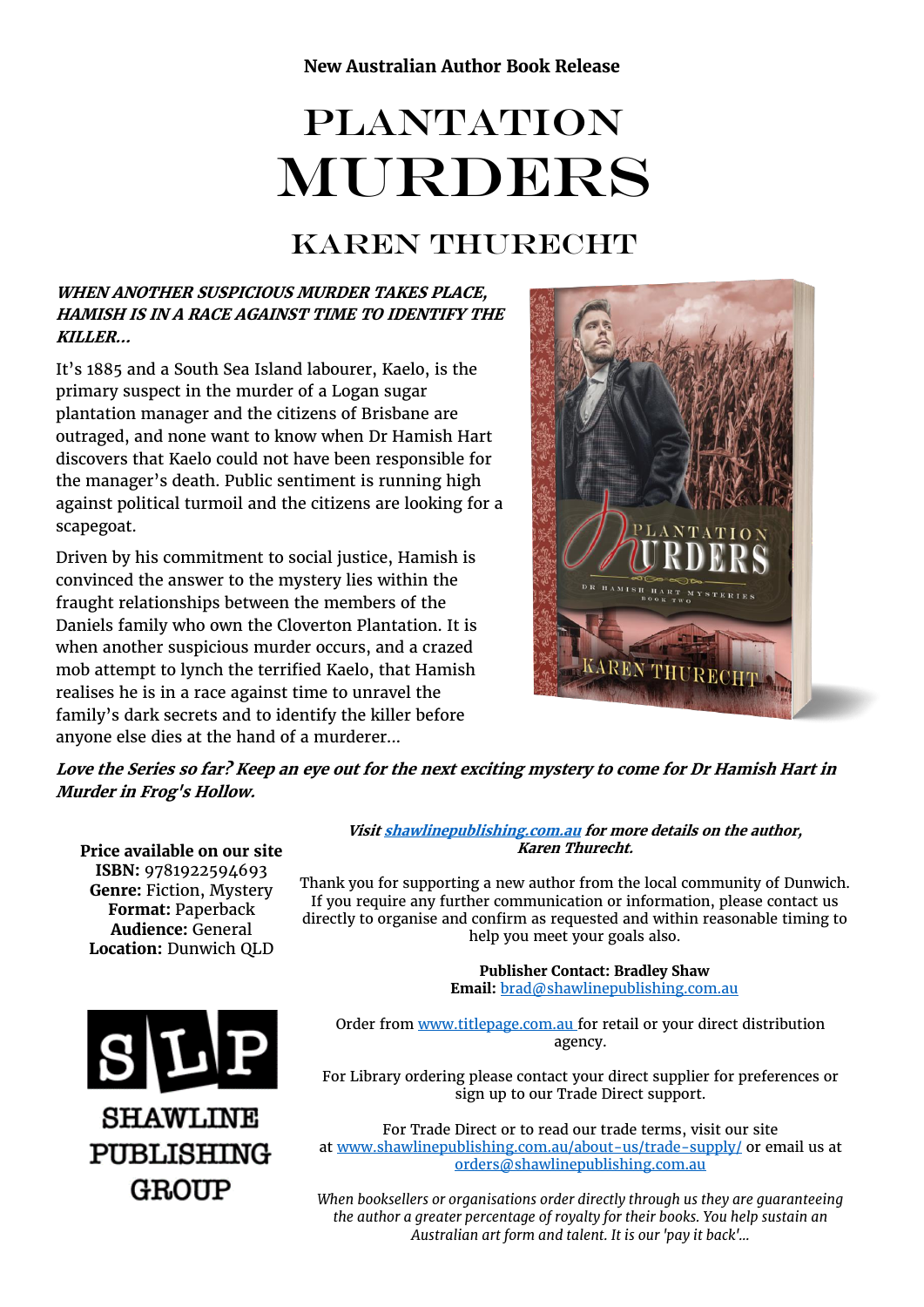## **Also in the**  Dr Hamish Hart Mysteries Series BOOK ONE MURDER

## AT THE DUNWICH ASYLUM

#### **In order to reach the truth about the murders, they have to uncover the asylum's darkest secrets...**

It is 1884 and the eager young Doctor Hamish Hart is drawn from his research to investigate the hanging deaths of a female inmate and her lover at the Dunwich Benevolent Asylum on Stradbroke Island. The Superintendent insists the deaths are suicide, the sad fate of star-crossed lovers.

However, Hamish suspects murder. Driven by a passionate interest in social justice, Hamish, and his friend Rita, realise there is a view of the asylum that has been obscured from the authorities.

**Step into the dark world of mystery and intrigue with one of fictions newest medical detectives...**





**Price available on our site ISBN:** 9781922444301 **Genre:** Fiction, Mystery **Format:** Paperback **Audience:** General **Location:** Dunwich QLD *[Click here](https://www.shawlinepublishing.com.au/our-titles/fiction/display/47-murder-at-the-dunwich-asylum) to view the book or visit our website at shawlinepublishing.com.au!*